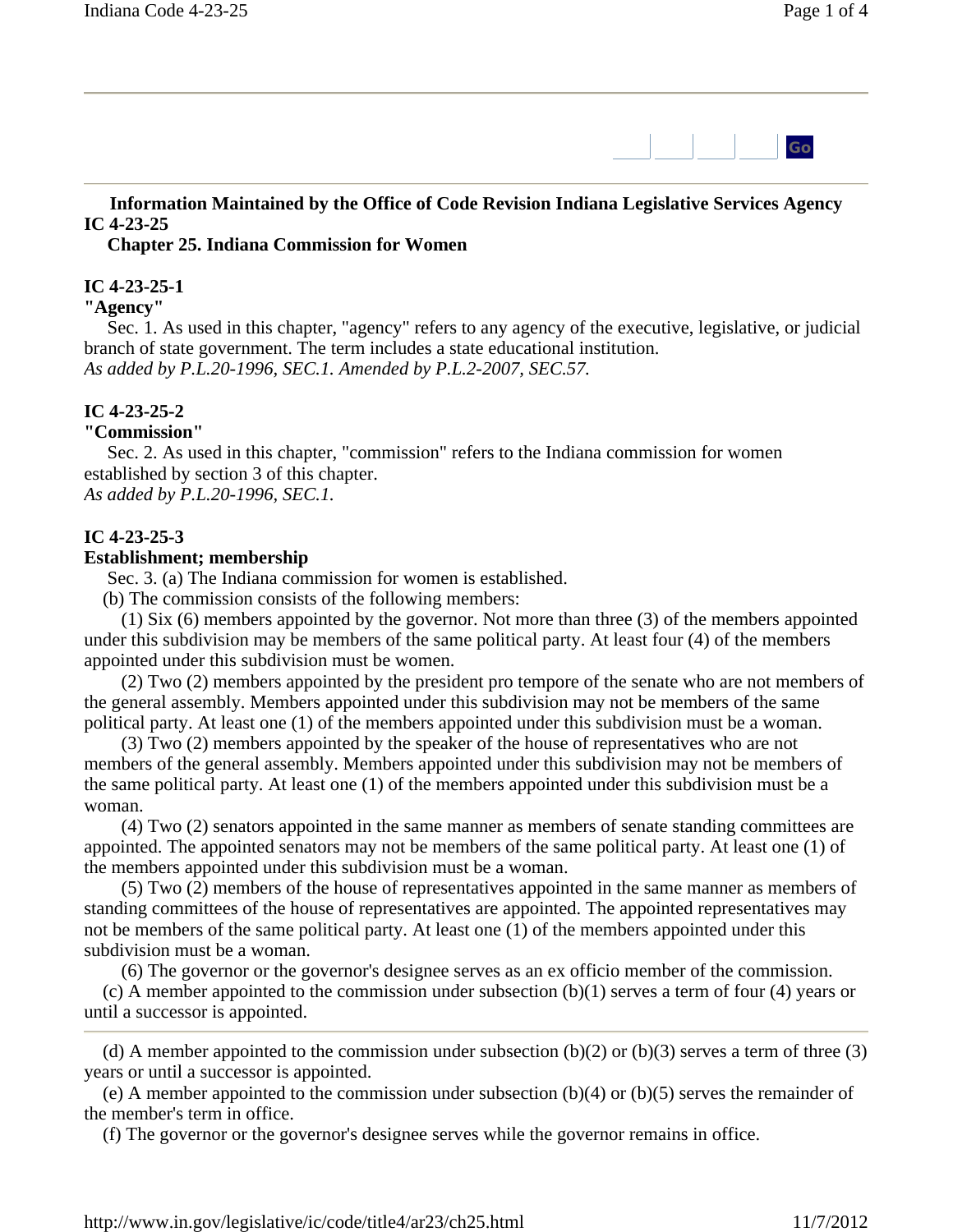(g) Notwithstanding subsections (c) through (d), if a member's term expires before a successor is appointed, the member's term is extended until a successor is appointed.

 (h) Not more than four (4) members who are not members of the general assembly may be employees of state agencies.

(i) Commission membership must reflect a diversity of experience, skills, and backgrounds.

(j) A member's term may be renewed unless the member is:

(1) a member of the general assembly who no longer serves in the general assembly; or

(2) the governor or the governor's designee, and the governor is no longer in office.

(k) A member of the commission may be removed for cause.

*As added by P.L.20-1996, SEC.1.*

# **IC 4-23-25-4**

#### **Vacancies**

Sec. 4. (a) If there is a vacancy on the commission, a new member must be appointed to fill the remainder of the unexpired term. The new member shall be appointed in the same manner as the vacating member.

 (b) A member of the general assembly who is appointed to an unexpired term may not serve longer than the member's term in office.

*As added by P.L.20-1996, SEC.1.*

# **IC 4-23-25-5**

## **Chairperson**

Sec. 5. (a) The governor shall annually select one (1) member to serve as chairperson.

(b) The commission may select other officers for the commission.

*As added by P.L.20-1996, SEC.1.*

## **IC 4-23-25-6**

## **Meetings; quorum**

Sec. 6. (a) The commission shall meet at least one (1) time quarterly.

(b) The commission shall meet at the call of the chairperson.

(c) Eight (8) members of the commission constitute a quorum.

*As added by P.L.20-1996, SEC.1.*

#### **IC 4-23-25-7 Duties of commission**

Sec. 7. The commission's duties include the following:

 (1) Assessment of the needs of Indiana women and their families and promotion of the full participation of Indiana women in all aspects of society, including:

(A) government;

(B) the economy;

(C) employment;

(D) education;

(E) social and family development;

(F) health care;

(G) the justice system; and

(H) other aspects of society identified by the commission.

(2) Advocacy for the removal of legal and social barriers for women.

 (3) Cooperation with organizations and governmental agencies to combat discrimination against women.

(4) Identification and recognition of contributions made by Indiana women to their community,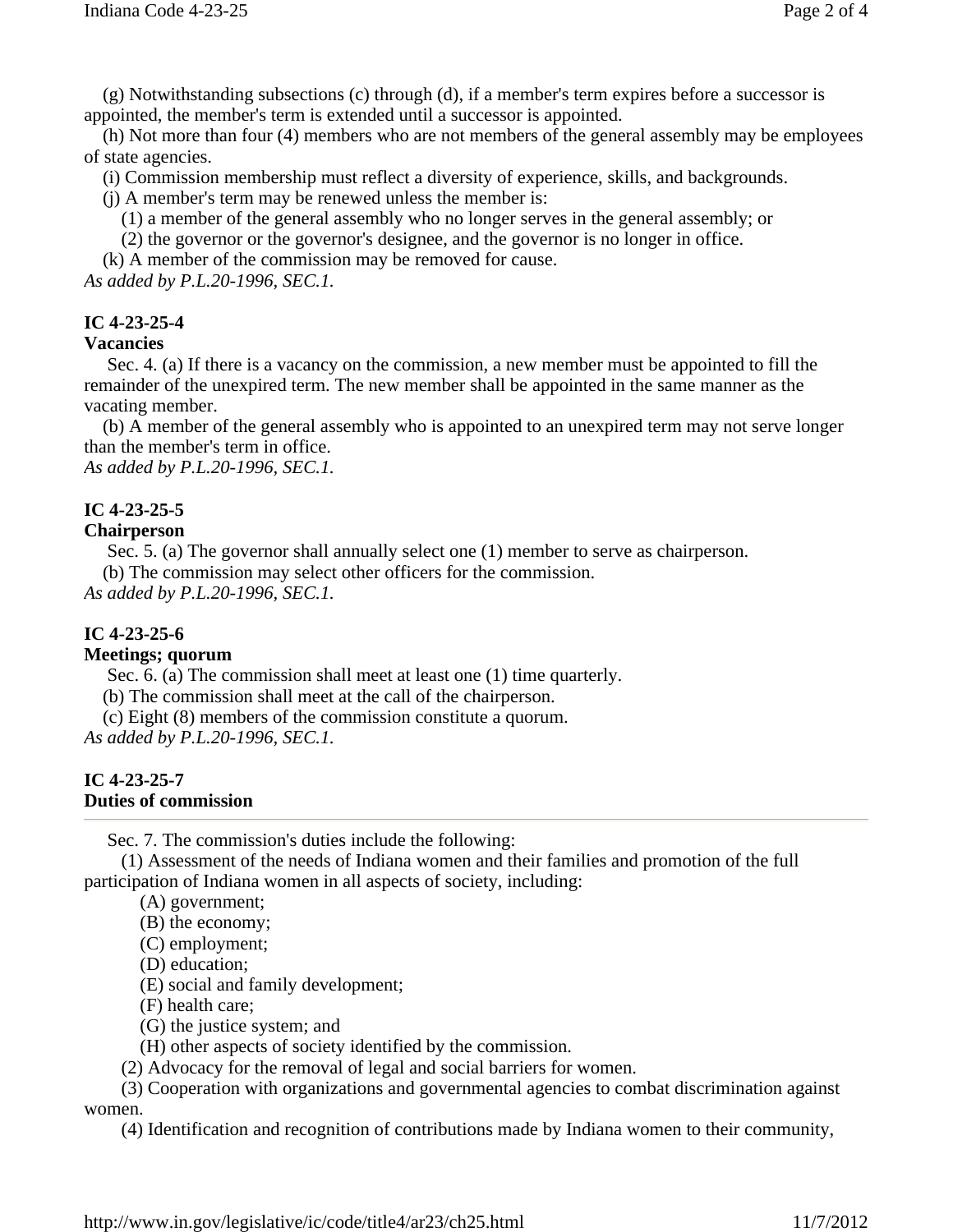state, and nation.

 (5) Representation of Indiana's commitment to improving the quality of life for women and their families.

 (6) Consultation with state agencies regarding the effect upon women and their families of agency policies, emerging policies, procedures, practices, laws, and administrative rules.

(7) Maintenance of information concerning:

(A) organizations and governmental agencies serving women and their families; and

 (B) the names, resumes, and other professional and career information about women available to serve as agency appointees.

 (8) Evaluation of laws and governmental policies with respect to the needs of women and their families.

 (9) Monitoring of legislation and other legal developments in order to make recommendations that support the commission's purposes to the general assembly and the governor.

(10) Action as a central clearinghouse for information concerning women and their families.

 (11) Gathering, studying, and disseminating information on women and their families through publications, public hearings, conferences, and other means.

 (12) Assessment of the needs of women and their families and the promotion of, development of, and assistance to other entities in providing programs and services to meet those needs.

(13) Provision of publicity concerning the purposes and activities of the commission.

 (14) Service as a liaison between government and private interest groups concerned with serving the special needs of women.

 (15) Submission of an annual report on the commission's activities to the governor and to the legislative council. An annual report submitted to the legislative council must be in an

## electronic format under IC 5-14-6.

*As added by P.L.20-1996, SEC.1. Amended by P.L.28-2004, SEC.48.*

# **IC 4-23-25-8**

## **Powers of commission**

Sec. 8. The commission may do the following:

(1) Appoint advisers or advisory committees.

(2) Transact business and enter into contracts that support the commission's purposes.

(3) Apply for, receive, and disburse gifts, contributions, and grants of funds or in-kind services.

(4) Adopt rules concerning the commission's operations and procedures.

(5) Adopt, rescind, and amend bylaws to regulate the conduct of the commission's business.

(6) Assign duties to the commission's officers under the commission's bylaws.

*As added by P.L.20-1996, SEC.1.*

# **IC 4-23-25-9**

## **Administrative support**

Sec. 9. The civil rights commission established by IC 22-9-1-4 shall provide staff and administrative support to the commission.

*As added by P.L.20-1996, SEC.1. Amended by P.L.291-2001, SEC.167; P.L.126-2006, SEC.1; P.L.104- 2008, SEC.1; P.L.133-2012, SEC.26.*

# **IC 4-23-25-10**

## **Special fund**

Sec. 10. (a) The Indiana commission for women special fund is established for the purpose of providing money for special projects of the commission. The fund shall be administered by the treasurer of state.

(b) Expenses of administering the fund shall be paid from money in the fund. The fund consists of